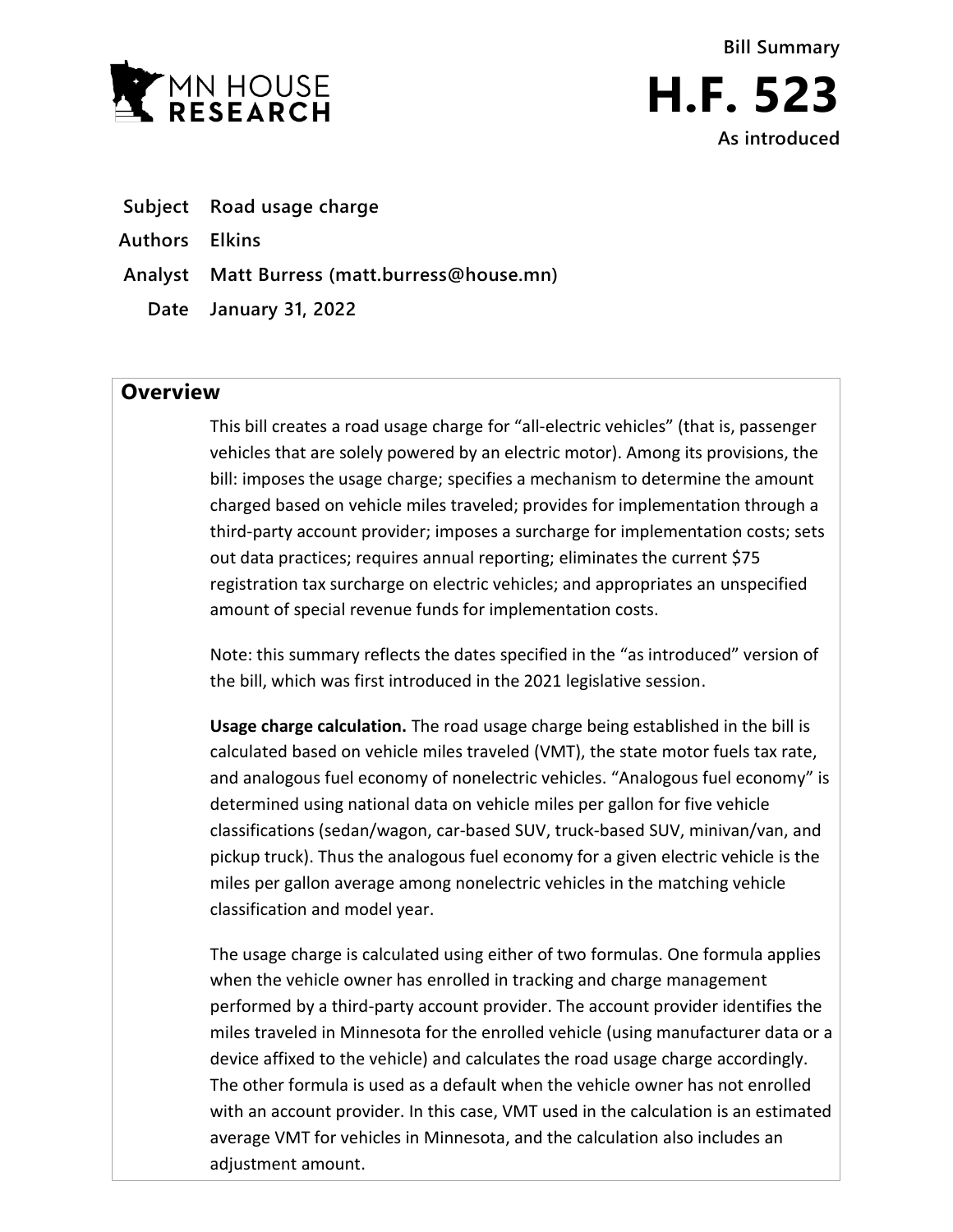# **Summary**

### **Section Description**

#### **Road usage charge data.**  $\mathbf{1}$

Creates a cross reference in the chapter of statutes governing data practices.

#### $\overline{2}$ **All-electric vehicle.**

Establishes a definition of "all-electric vehicle" in the chapter of statutes governing motor vehicle registration, by reference to an existing definition.

#### 3 **Passenger automobile; hearse.**

Broadens a motor vehicle registration tax cap (which prevents the tax due on a vehicle from increasing over time), so that it also accounts for the new road usage charge being established in the bill. Makes a conforming change.

#### $\overline{4}$ **[Adds § 168.0135] Road usage charge.**

Creates a road usage charge for electric vehicles that is collected along with the annual registration tax. Provides for charge calculation, implementation in conjunction with third-party account providers, an implementation surcharge, data practices, distribution of revenue, and reporting. Makes the charge effective July 1, 2022.

**Subd. 1. Definitions.** Defines terms for the section.

**Subd. 2. Usage charge.** Imposes a road usage charge. Creates two formulas for charge calculation based on VMT, the current motor fuels tax rate, and estimates of "analogous fuel economy." The formulas are: (1) for vehicles enrolled in VMT tracking and charge management through an account provider, and (2) a default for unenrolled vehicles (which uses a statewide average VMT and adds an adjustment rate). Caps the amount charged when a person is enrolled with an account provider, so that it cannot exceed the amount that would have been imposed under the default formula (regardless of the number of miles traveled).

**Subd. 3. Analogous fuel economy.** Directs the Department of Public Safety (DPS) to determine the analogous fuel economy for each electric vehicle. Directs the determination using data from the Environmental Protection Agency on vehicle classifications and estimated real-world fuel economy of vehicles within each classification, by model year.

**Subd. 4. Implementation surcharge.** Directs DPS to impose a uniform surcharge that does not exceed the total retained by or paid to account providers, and does not exceed a dollar amount to be specified.

**Subd. 5. Road usage charge management agreement.** Directs DPS to enter into an agreement with at least one third-party vendor to act as an account provider